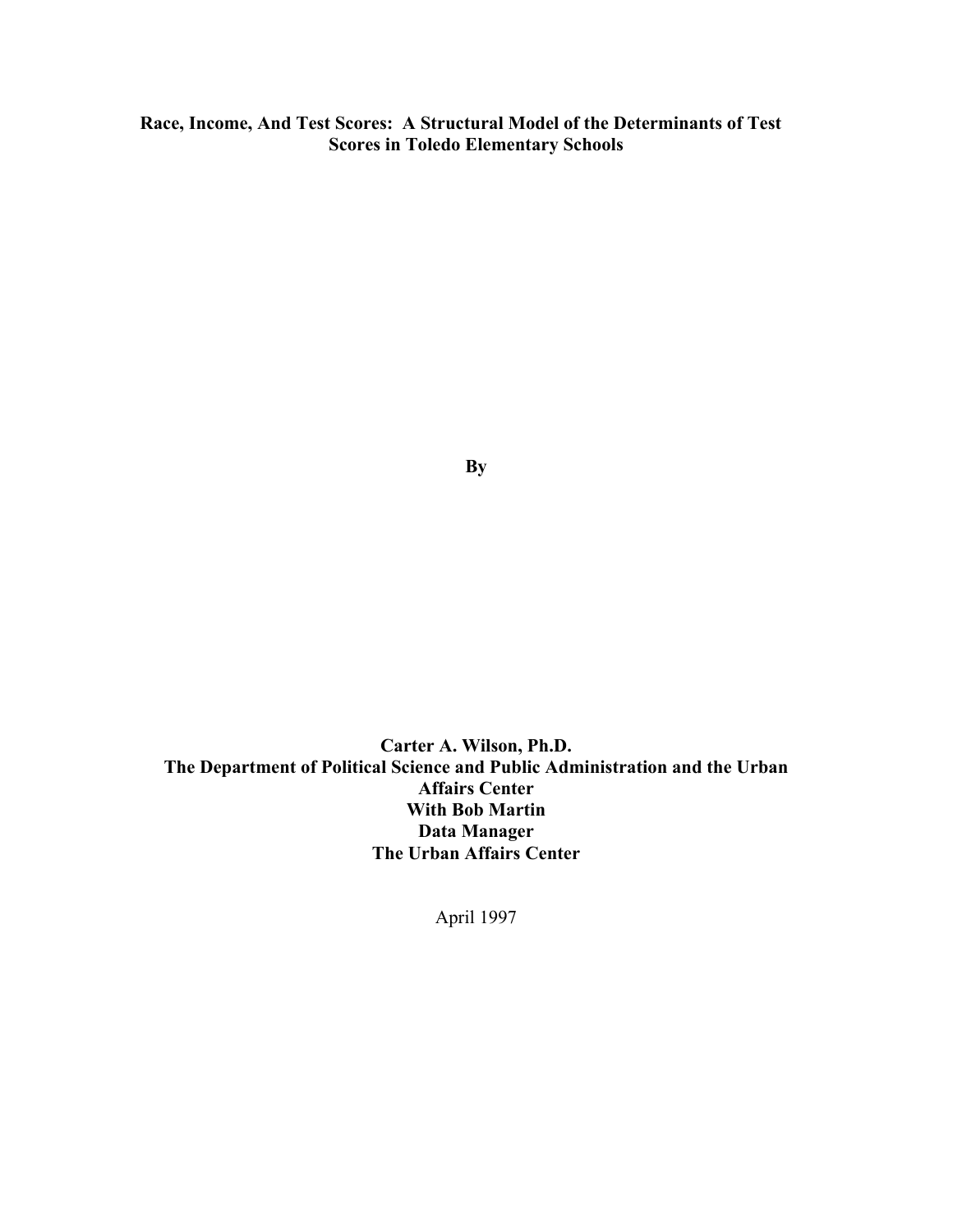## **Acknowledgement**

I want to thank Ron Randall, the director of the Urban Affairs Center, for funding this Project and Bob Martin for his technical expertise in matching the school attendance boundaries of all of Toledo's elementary schools with U.S. Census Tracts. Their support made this paper possible.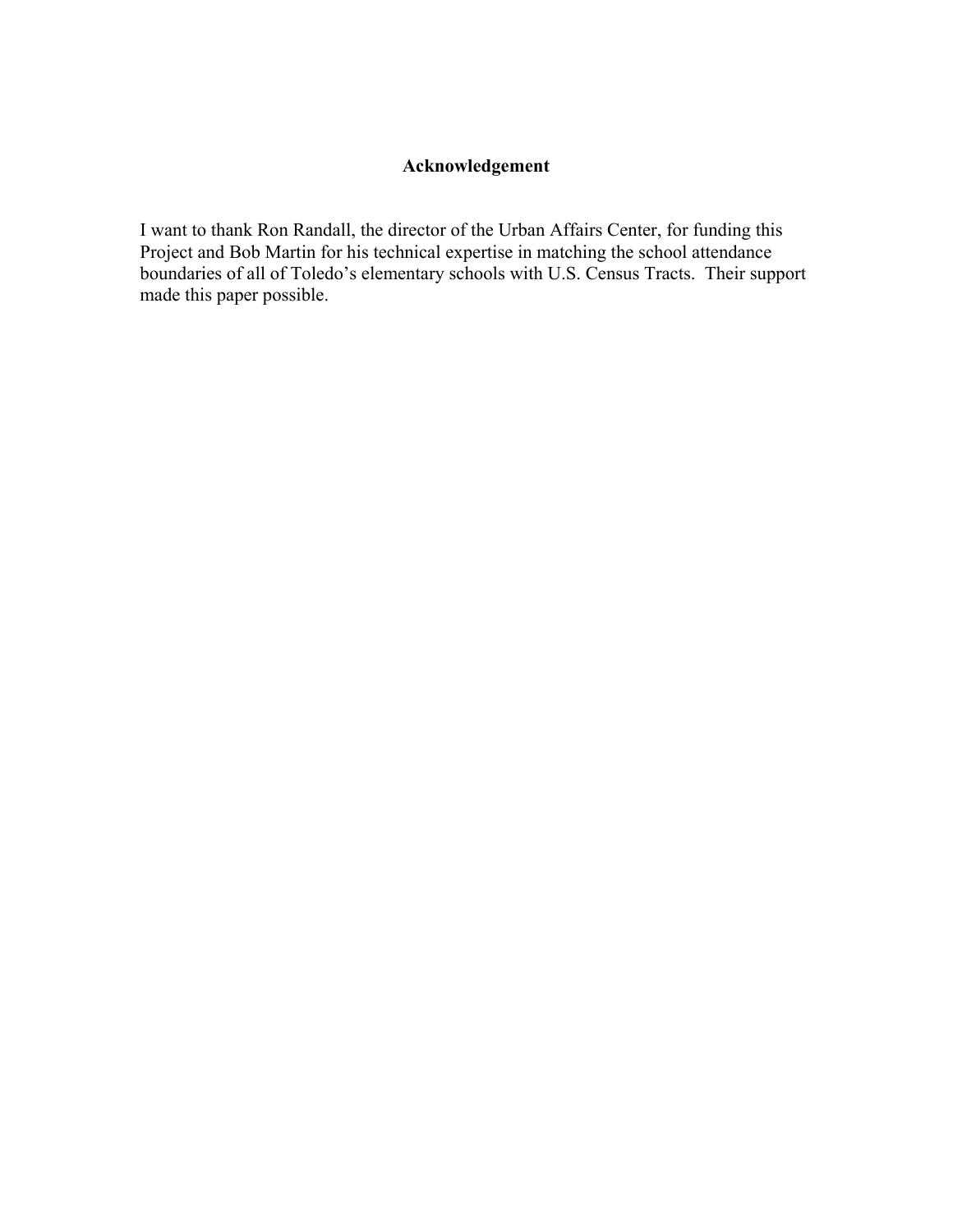#### **ABSTRACT**

 In this study, we build a structural model for explaining variations in test scores among elementary schools in Toledo, Ohio. In the process of constructing this model we examine the assumptions underlying theories of the determinants of test scores, notably the family background, inequality, concentrated poverty, subculture, and racial theses. Using Census Tract and public school data for the city of Toledo, we test these assumptions and reach a number of conclusions. First, percapita income is the strongest variable associated with test scores. Second, although concentrated poverty negatively correlates with test scores, income is a stronger explanatory variable. Third, schools located in low-income neighborhoods are more likely to have teachers with less experience and less than a master's degree. Fourth, these teacher characteristics make a small difference in test scores. Finally, race is not a factor in test scores when we control for poverty. The broader implication is that low income is the most serious problem with low-test scores.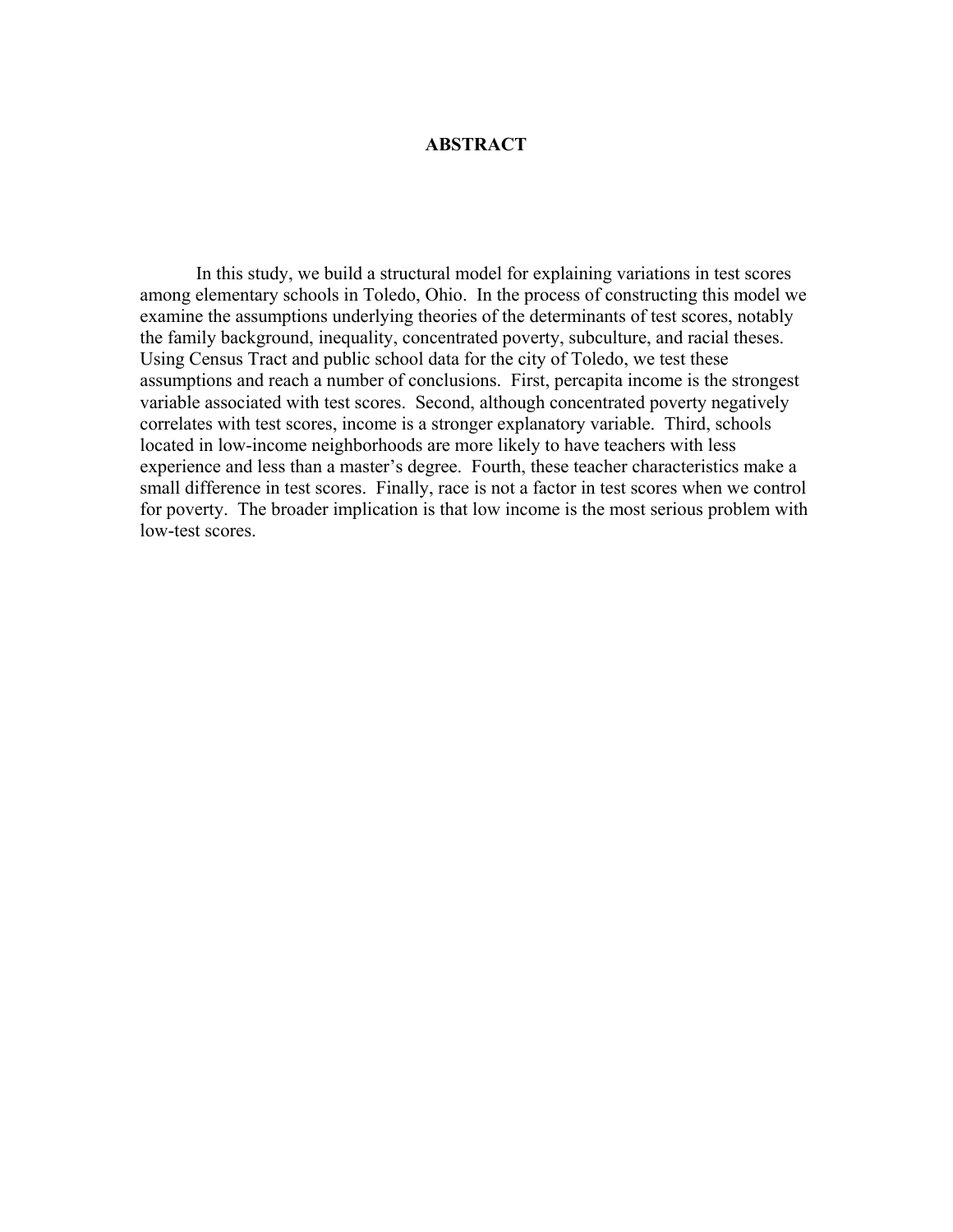Scholars have long observed an association between poverty and low-test scores. However, they have debated explanations for this association. Four major position have dominated this debate:

- 1) The family background perspective,
- 2) The unequal educational resources view,
- 3) The concentrated poverty and social dislocation thesis, and
- 4) The culture of poverty theory,

In this study, we reexamine some of the aspects of the debate and the underlying assumptions of these views and positions.

 Our primary purpose in this study is to construct a structural model for explaining The determinants of tests scores in Toledo public schools. Before building the model, we briefly reexamine some of the assumptions under girding the debate over the determinants of test scores. Our goal is not to provide comprehensive overview of this debate but simply to situate our study within the context of the broader literature. We identify a few of assumptions and test them. However, our goal is to create a structural model.

 In developing our model, we use census tract data for the city of Toledo and Toledo public school reports. Our model includes four factors: community, teacher profile, student profile, and test scores. Each factor consists of several variables, the households, and percapita income. Teacher profile variables involve teacher experience and teacher education. Student profile variables are the proportion of students entering and leaving the school and the percentage of students on the federal school lunch program. We use these data to test come of the assumptions arising from the debate over the determinants of test scores. Our ultimate goal is to develop a structural model explaining these determinants.

 We focus on the Toledo area because of its convenience, as we are located in Toledo, and because of its demographics. Its population of 332,943 to a large extent mirrors the nation. It has a poverty rate of 15.4 and mean income of \$24,819, both equivalent to national figures. It has a black population of 65,659 or 19.7 percent of the city's population, slightly above the national proportion of just above 12 percent.

 We proceed as follows: First, we briefly discuss these four major positions in the debate. Second, we develop four testable assumptions from our discussion. Third, we construct our model. Finally we test our assumption as we complete our model.

#### THEORETICAL ISSUES

#### The Family Background Perspective:

 The family background perspective attributes variations in test scores to differences in family background. This perspective de-emphasizes school resources and underscores the importance of a student's family resources in explaining student performance on state sponsored tests. According to this perspective, student's test scores are not determined by the size of their classrooms the physical condition of their school buildings, the number of volumes in their school libraries or the amount of money their school districts spend per pupil. Rather, these scores are more strongly associated with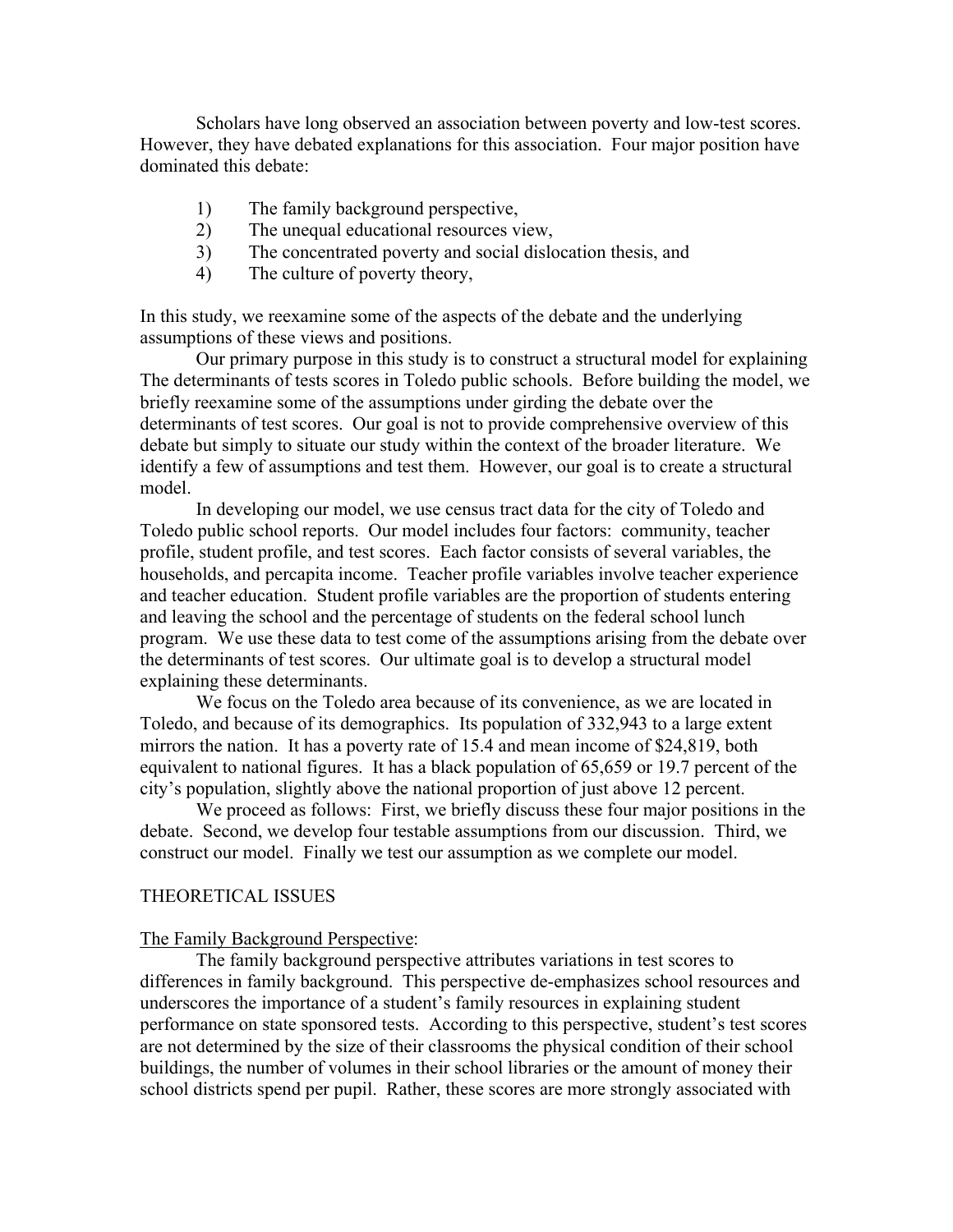the occupations, incomes, and levels of education of their parents and with the number of books and magazines in their homes.

 This perspective emerged primarily from the research conducted by James Coleman (1990). In the late 1960s, Coleman conducted a massive national study of 4,000 elementary and secondary schools, examining both family background and school resource factors. Coleman concluded:

 When the relative importance of school factors for achievement was assessed, achievement for each racial group separately was regressed upon various school factors after family background characteristics were controlled. This control was carried out so that those school factors most highly correlated with family background would not spuriously show a high relation to achievement. In carrying out this control however, the analysis showed what had already been well known: the powerful relation of the child's own family background characteristic to his achievement, a relation stronger than that of any school factor (Coleman 1990,73).

This conclusion ignited a bonfire of criticism. Critics argued that this conclusion implied that schools did not matter, that the amount of resources allocated to a school had little effect on student performance, and that it made little sense to attempt to equalize educational resources.

 Because we do not have direct data on the families of students in the Toledo public schools, we cannot re-test Coleman's thesis. However, we can and do use our model to examine the association between community variables and the test scores of neighbor schools. We call this association, assumption one. Restated, it is as follows: There is an association between test scores and the family background variables: family structure, level of education, and income.

#### The Unequal Education Resources View

 The unequal educational resources view offers an alternative to the family background perspective. This unequal resources view maintains that children from lowincome families tend to live in poor areas, go to poor schools, and receive inadequate education; and that children from will to do families tent to live in more affluent areas, go to will endowed schools, and obtain a good education. Proponents of this view attribute the higher test scores of students in affluent areas to better schools and living conditions, and the lower test scores of students living in high poverty areas to debilitating neighborhood environments and to inadequately endowed schools.

 Jonathan Kozol (1991) presents on of the most passionate discussions of this view in his book Savage Inequalities: Children in America's Schools. He identifies two forms of inequality in public education: inequality between school districts and inequality within the same district. In one of his many examples of inequality between districts, Kozol (1991) contrasts two high schools, one located in suburb of Chicago and the other in Chicago. The suburban high school, New Tier, is located on 27 acre of land. It has a custodial staff of 48. Its science labs have superior lab equipment and up to date technology. It has seven gyms along with a fencing room, wrestling room, and dance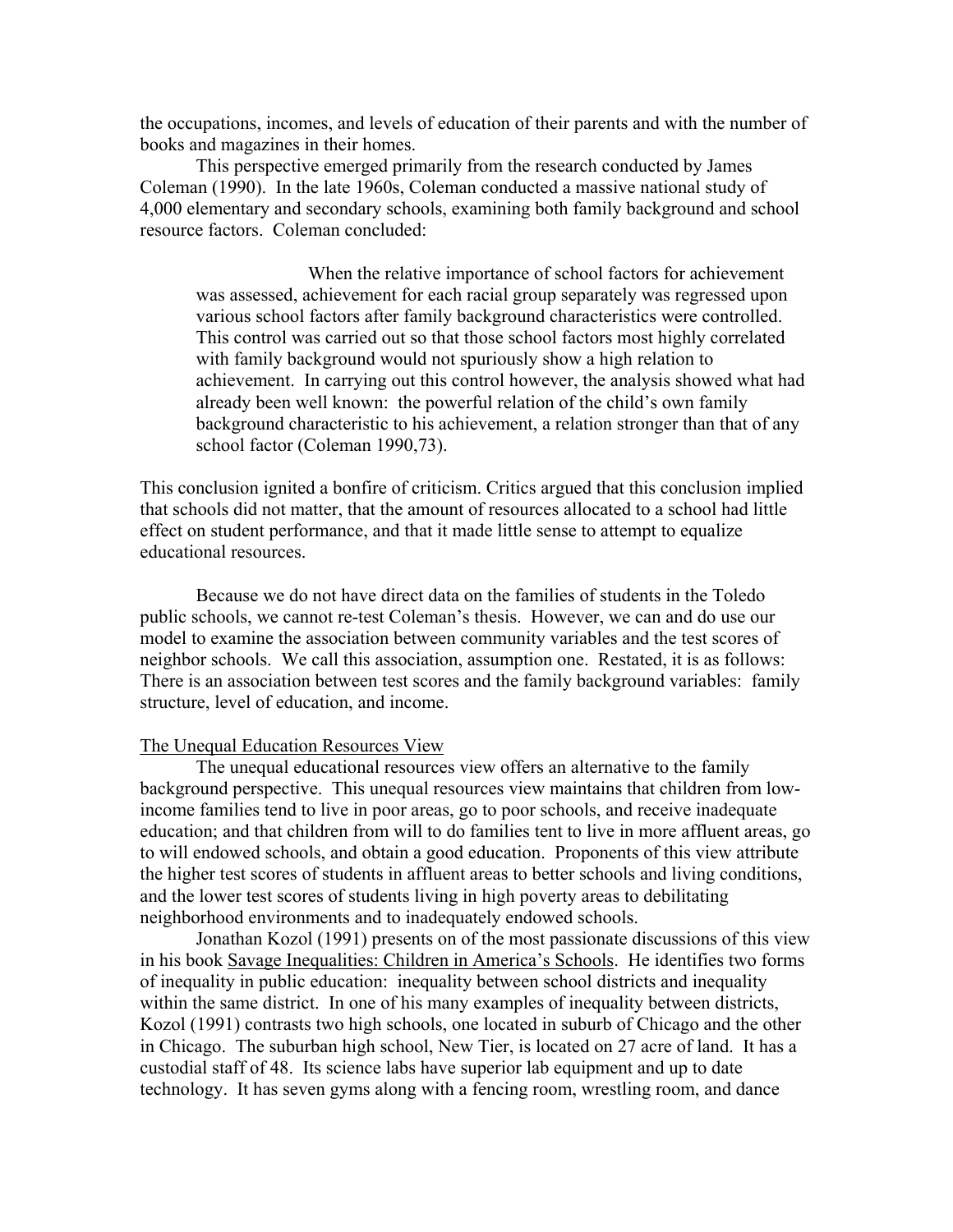studio. New Trier offers courses in aeronautics, computer language, philosophy, Latin and six other languages. Each freshman is assigned to a faculty advisor who is given time off to advise 24 students. Over 90 percent of New Trier graduating seniors go to college. Many of them are admitted to universities like Harvard, Princeton, Yale, and Berkeley.

 New Trier contrasts sharply with Du Sable, a typical Chicago high school. Du Sable is located on a crowded block. Its science labs have makeshift equipment. One guidance counselor is assigned to over 400 students. It has a graduation rate of 25 percent. Only 17 percent of its seniors are in college preparatory programs. Over 60 percent are in vocational programs (Kozol 1991).

 To illustrate inequality within the same school district, Kozol draws examples from Chicago, Detroit, and New York. He shows how these school districts have manipulated school attendance boundaries and have used the concept of magnet schools to create special schools for select students, usually from middle class and more affluent families. These special schools are more endowed with experienced teachers, smaller classes, cutting edge educational material, and challenging curricula. Kozol demonstrates that even within the same central city school district like Detroit, Chicago or New York, children from low-income families go to poorer schools and children from middle class families attend the better schools.

 Kozol (1991) maintains that inequality in the distribution of educational resources is largely responsible for the school failure of children from poor families. In countless cases, these children are trapped in schools with deteriorating structures overcrowded classrooms, inexperienced teachers, outdated text books, obsolete or nonexistent learning material. Of course, Kozol cites environmental factors which obstruct the educational development of poor children—neighborhoods with high crime rates, lead poison hazards, inadequate recreation facilities, high rates of infant mortality, infants with low birth weights and other problems.

 Other studies have found inequalities both between rich and poor districts and between rich and poor neighborhoods within the same district. Because public school systems are financed primarily by local property taxes, an affluent district can raise more money per pupil with a small tax than a poor district can with a heavy tax (Cochran and Malone 1995).

 The urban administration literature has documented problems of unequal resource distribution within the same district. For example, in their study of Oakland California, Levy, Melstner and Wildavsky (1974) find that schools in poorer neighborhoods were disadvantaged in two ways. First, teachers were more likely to transfer out of the schools located in a poor area and transfer to schools located in middle class areas. Hence, more experienced teachers with more seniority were more likely to be found in schools in the middle class area and less experienced teachers were more likely found in the schools in the poor neighborhoods. Second, parent organizations in middle class neighborhood school were more active in raising money for special programs and additional school equipment, such as computers, than parent organizations in low-income neighborhood schools. They conclude that schools in middle class neighborhood ended up with the better teachers and more school resources (Levy, Melstner, and Wildavsky1974). From the unequal resources thesis we develop assumption two: Schools in poor neighborhoods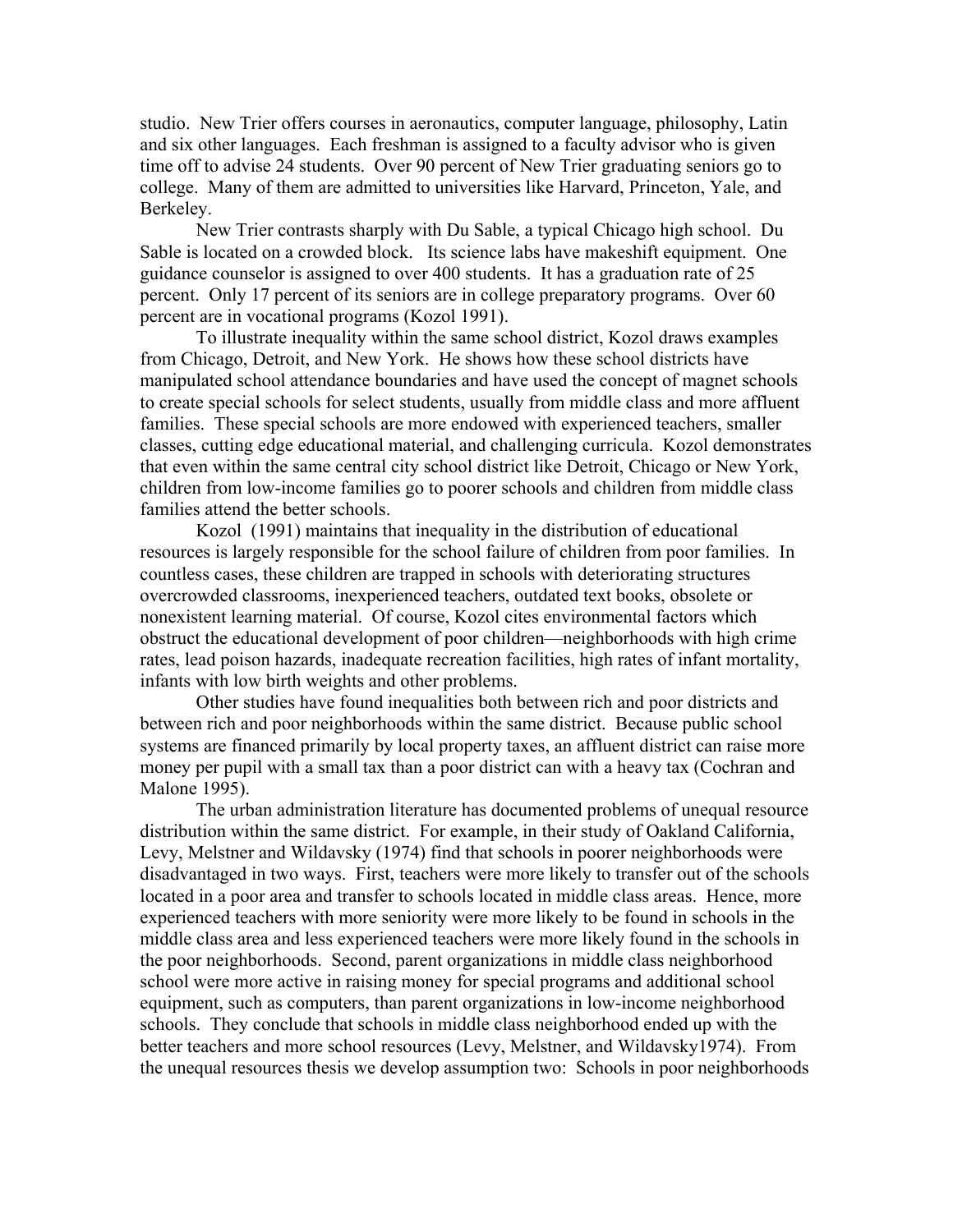are likely to have teachers with less experience and less education than those in middle class neighborhood and these teachers characteristics make a difference in test scores.

#### The Concentrated Poverty and Social Dislocation Thesis

 The concentrated poverty and social dislocation thesis attributes school failure to the special and debilitating effects of concentrated poverty—areas with census tracts with poverty rates of over forty percent. William Julius Wilson (1987), a proponent of this thesis, sees school failure as part of a larger problem, a tangle of pathology, generated by concentrated poverty. Wilson describes this problem as follows:

 In short, the communities of the underclass are plagued by massive joblessness, Flagrant and open lawlessness, and low achieving schools, and therefore tend to be avoided by outsider. Consequently, the residents of these areas, have become increasingly socially isolated from mainstream patterns of behavior, whether women and children of welfare families or aggressive street criminals.

 If I had to use one term to capture the differences in the experiences of low-income families who live in inner-city areas from the experiences of those who live in other areas in the central city today, that term would be concentration effects. The social transformation of the inner city has resulted in a disproportionate concentration of the most disadvantaged segments of the urban black population, creating a social milieu significantly different from the environment that existed in these communities several decades ago (Wilson 1987,58).

For William J. Wilson, school failure—schools with drop-out rates of over 50 percent, with large proportions of students unable to pass proficiency tests, and with few graduating high school students capable of doing college work—is not caused by inadequately funded schools or by family background factors per se'. Rather, it is one of the many pathological effects of concentrated poverty. Wilson argues that concentrated poverty means two things. First, it means the absence of middle class families; that is, the absence of families that are likely to have two parents, that offer positive role models of adults with steady jobs, that contribute to community organizations, that become part of supportive social networks and that participate in parent-teacher organizations, and that support local schools. Second, concentrated poverty means the concentration of the problems associated with poverty--crime, welfare dependency, low aspirations, and drugaddiction (Massey and Denton 1993). From the concentrated poverty thesis emerges assumption three: Concentrated poverty has a much more devastating impact on school test score than any other single variable.

#### Other School Failures Themes

 The concentrated poverty and school failure thesis is related to other sub-themes associated with issues of culture and race. One sub-theme is the culture of poverty thesis. According to this thesis, school failure is a function of a debilitating subculture, not to economic deprivation or inequality in the distribution of school resources. This subculture may include attitudes and values that place less importance on education and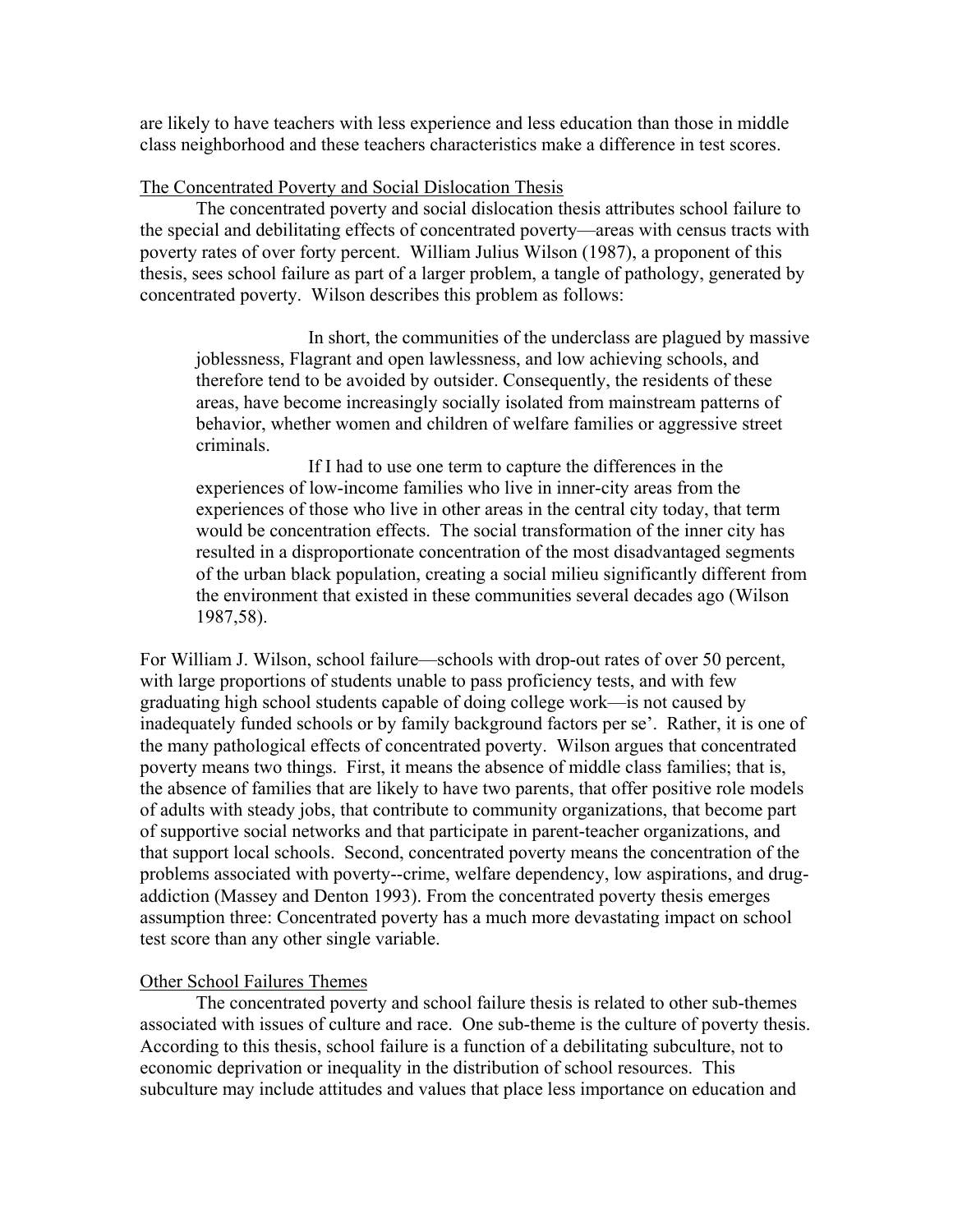more importance on immediate gratification or economic rewards (Banfield 1974; Auletta 1982; Gilder 1981; Murray 1984). This subculture may also refer to poor or African American students having learning styles different from middle class students or possessing language patterns which hinder standard educational development and speaks to cultural biases in standardized tests (Hale 1981; Smitherman 1978).

 Murray and Hernstein (1994) argue that African Americans on average score below the norm on standardized tests. They insist that low-test scores among African Americans are a function of a genetic factor. Murray and Hernstein (1994) maintain that the high proportion of blacks in concentrated poverty areas and the high proportion of blacks failing school are functions of the same genetic factors. The testable assumption here (assumption four) is as follows: Even if we control for poverty, Blacks will have test scores significantly below the norm.

## Methodology: Testing Hypotheses and Building a Structural Model

The testable assumptions, which emerge from this discussion, are as follows:

- 1. There is an association between test scores and the following community variables: family structure, level of education, and income.
- 2. Schools in poor neighborhoods are likely to have teachers with less experience and less education than those in middle class neighborhood and these teacher characteristics make a difference in test scores.
- 3. Concentrated poverty has a much more devastating impact on schools test scores than any other single variable.
- 4. Even if we control for poverty, blacks will have test scores significantly below the norm.

These assumptions also provide a basis for developing a model for examining the determinants of test scores in the Toledo school sys tem. In developing this model, we focus on three factors, each with different sets and levels of variables: community, school, and test scores. Each factor contains several variables derived from a number of sources.

## Factors and Variables

## Community Factors:

The community factor involves five variables: poverty, female-headed households, unemployment, education, and income. These variables are obtained from census tract reports for the Toledo area. For our measure of poverty we use the percentage of families with income below the poverty line. Female-headed household is the percentage of families headed by women. The level of education variable is the percentage of individuals 25 years and older who have at least a four year college degree.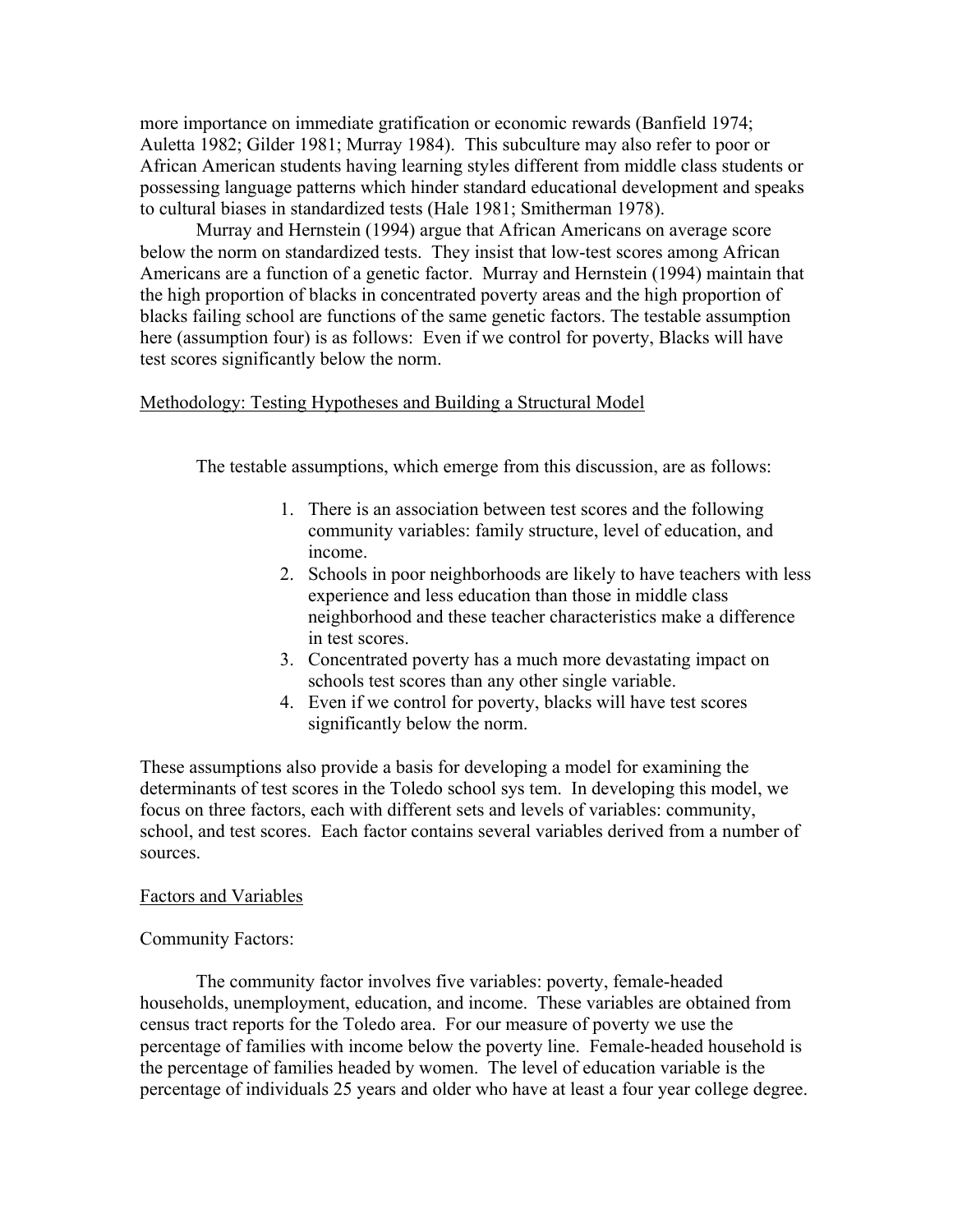For employment we obtain the proportion of individuals in the civilian labor force, 16 years and older, unemployed but actively seeking employment. We used percapita income for our income variable.

#### Concentrated Poverty Measure:

 To measure the special effects of concentrated poverty, we use a concentrated poverty index. We calculate this variable by assigning a number, 1-6, to an area based on its proportion of poor families: 0 to  $10\% = 1$ ,  $10 +$  to  $20\% = 2$ , ...  $50 +$  to  $60\% = 6$ . We square each number to obtain a figure, which measures the geometric effects of higher concentrations of poverty.

 For each one of all 43 Toledo Public elementary schools, we match the school's attendance boundaries with its corresponding census tracts. Through this method, we are able to use census tract data to measure community variable for each elementary school. Hence, we can associate elementary schools' community variables with school variables and test scores.

#### Dependent Variable: Test Scores

 For our dependent variables we use two sources of data: the Ohio Proficiency Test and the Metropolitan Achievement Test. Two tests provide more sensitive measures of student performance than a single test. This point has been emphasized in the research on the Head Start Program (Fisher1993).

 The Proficiency Test has four skills areas: writing, reading, mathematics, and civics. Our variable is the percentage of students passing all four areas. The Metropolitan Achievement Test has three major areas: reading, mathematics, and language. We use the school mean for reading section of this test. Because of the possibility of independent variables correlation with some skills, but not with others, we see the Proficiency test, which accounts for a wider range of skills, as the more sensitive dependent variable.

 Data for student and teacher body factor come from the Toledo school district reports. Student profile variables include measures of the level of poverty among students and the stability of the student population. To measure poverty, we use the percentage of students on the federal school lunch program. This figure gives us a more direct measure of poverty among the students than the percent of poverty within the community, although there is a strong association between community and school poverty. To measure the stability of the student population we used the percentage of students who have transferred either into or out of the school during the past year.

 Teacher profile variables include the level of experience and education of the teachers within each elementary school. We measure their level of experience by using the average (mean) number of years taught by the teachers in each elementary school. We use the percentage of teachers with the master degree to measure their level of education.

 We are confident in our use of multiple data sets. We are careful to keep our discussion on the aggregate level. We are not talking about individuals. We are discussing groups and trends. We associate neighborhood demographic characteristics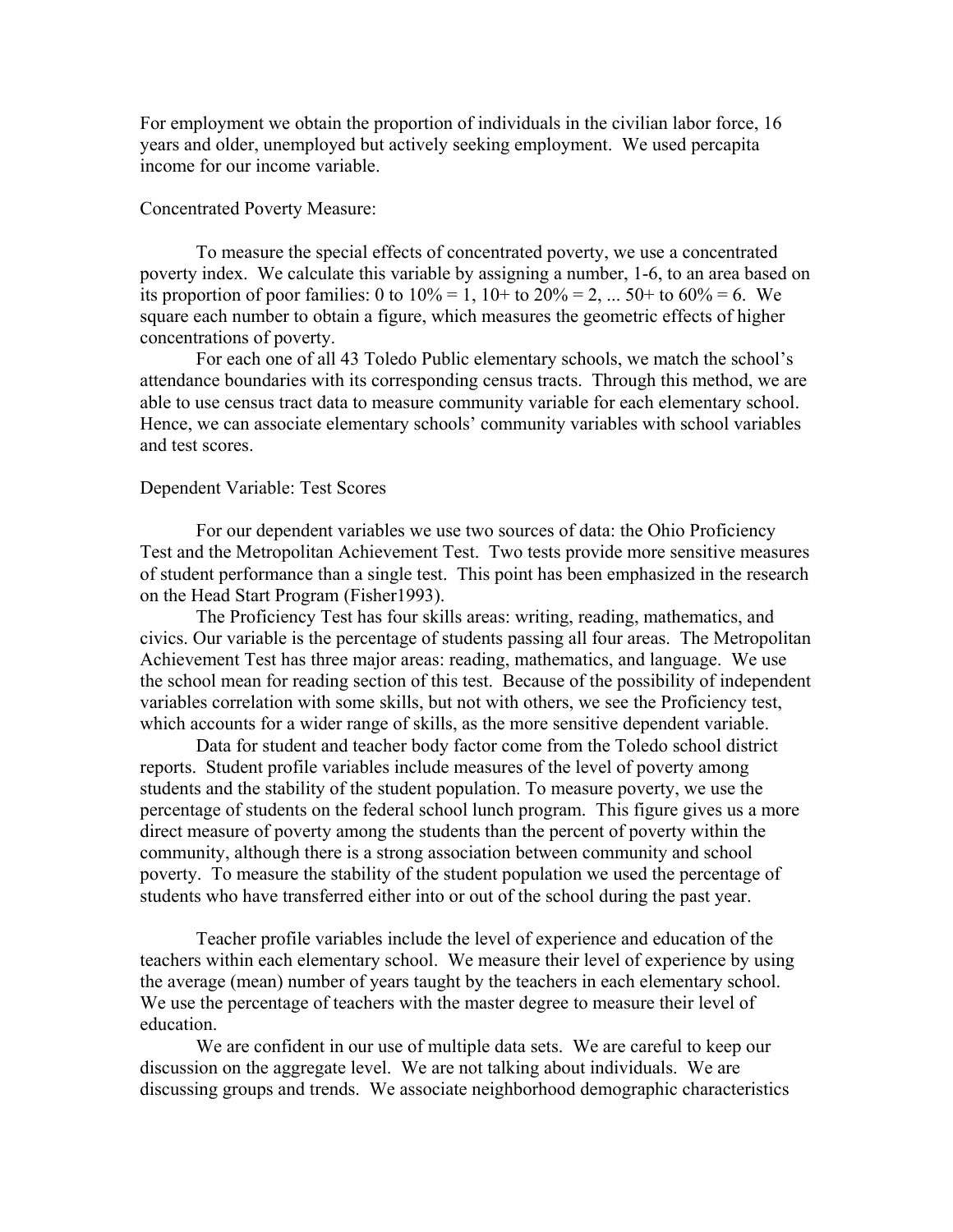with the characteristics of neighborhood schools. Correlating census tract data with school data is the best way of making this association.

With this data we can construct a structural model designed to do two things: 1) we can attempt to explain variations in test scores; and 2) we can test our four assumptions.

## Construction the Model

 Our structural model connects these three factors—community variables, student is illustrated below in figure one:

### FIGURE ONE ABOUT HERE

 With the use of regression methods we develop a path analysis to measure direct and indirect associations and to control for possible spurious variables. This method allows us to trace lines of association either directly from community factors to test scores, teacher factors to test scores, or student factors to test scores or indirectly from community factors to teacher and student body factors to test performance.

 We analyze our data in parts. We begin with community variables and test scores, proceed with teacher and student profile variables, and end with the race issue.

#### Findings I: Community Variables and Test Scores

 The association between individual community variables and test scores appears strong. The correlation between female-headed households and test scores is - .82. The correlation between poverty and test scores is -.76. The correlation between per capita income and test scores is .84. The correlation between unemployment and test scores is .72. The correlation between education and test scores is .71. The correlation between concentrated poverty and test scores is -.62. All correlations are statistically significant at the .01 level. This pattern holds when we substitute the Metropolitan Achievement Test for the Proficiency Test.

#### TABLE ONE ABOUT HERE

 Because of the problem of multicollinearity, we are cautious about using all of these community variables in a regression formula. Most of these variables are highly correlated with each other, with a correlation coefficient well above .8 (see table one).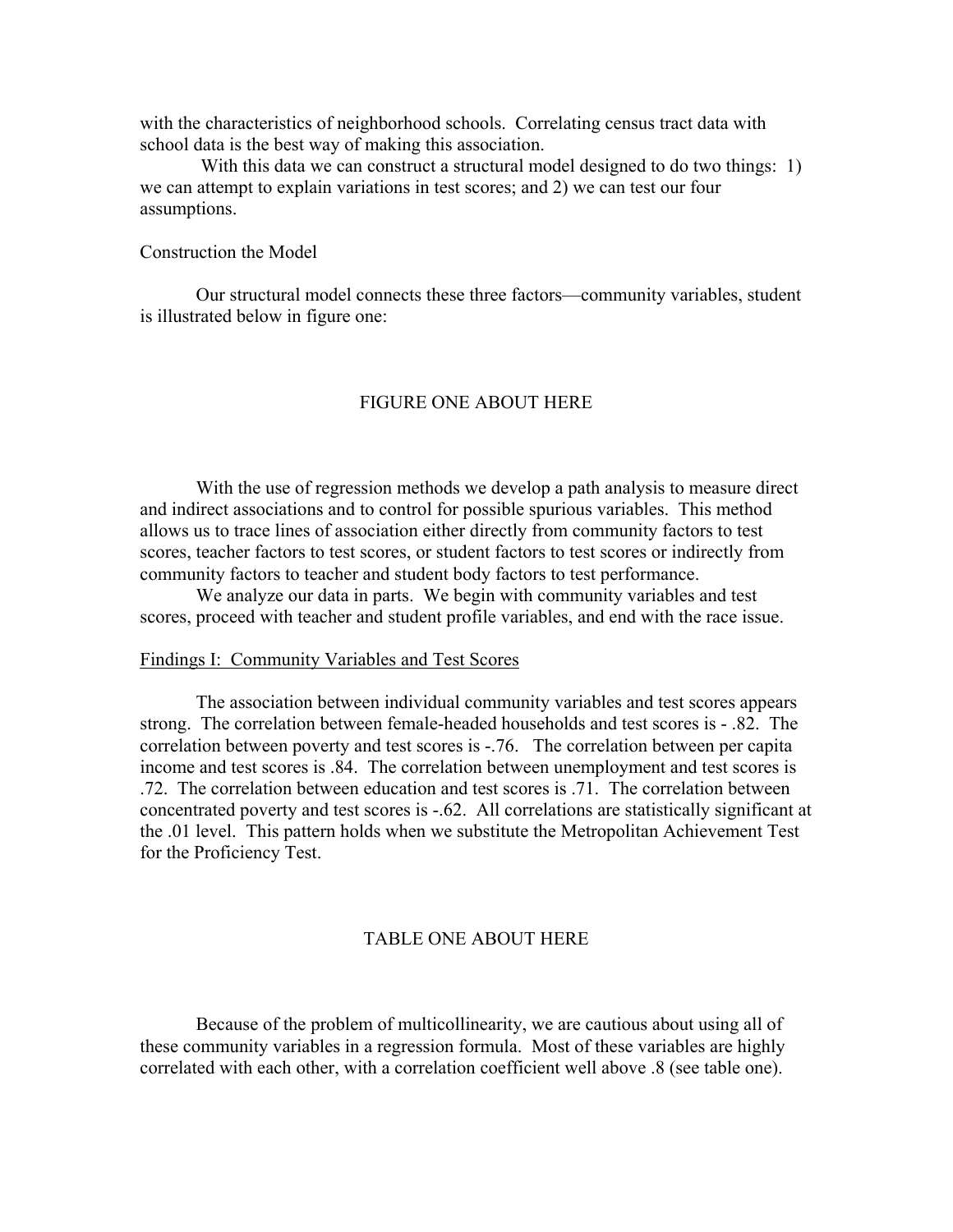Nevertheless we need to test the independent effects of education and family structure on test scores. Thus, we use partial correlations. Correlating female-headed households with tests scores, while holding poverty rates constant, we get a correlation of- .52, with a .001 level of significance. When we correlate education with test scores, while holding poverty rates constant, we get a correlation of .43, with a .004 level of significance.

 Percapita income emerges as the strongest of the five community variables correlated with test scores. This variable is probably a more sensitive measure of the level of material deprivation than poverty, concentrated poverty, or unemployment. With adequate unemployment insurance, the temporarily unemployed may not necessarily be poor. Measures of income or poverty are better measures of material deprivation than unemployment. Poverty rates tell us whether family income falls below a certain figure, say \$14,763 for a family of four. Percapita income tells us how far below this poverty line income falls, per person. When income falls 20, 25, 30, or more percentage points below the poverty line, per capita income measures theses varying degrees of poverty, poverty rates do not. Concentrated poverty tells us whether the percentage of poor families exceeds a certain threshold--30 or 40 percent. Percapita income tells how poor these families really are.

 We can now make some conclusions about two of our testable assumptions, one and three. Assumption one reads as follows: There is an association between test scores and the following community variables: family structure, level of education, and income. Our conclusion is the affirmative. More precisely, percapita income is clearly the strongest variable associated with these scores. Followed by family structure and education. However, when we control for poverty, the correlation between femaleheaded household and tests cores declines from -.82 to .52.

 Assumption three reads as follows: Concentrated poverty has more devastating impact on schools than any other single variable. Our conclusion is in the negative. With a correlation .84, percapita income is by far the strongest variable correlating with test scores followed by poverty and concentrated poverty, with correlations vicariate correlations of -.76 and -.62.

#### Findings II: Teacher and Student Profile and Test Scored

## TABLE TWO ABOUT HERE

 We examine the effect of teacher characteristics and student profile, our independent variables, on test scores by using a regression analysis. Several note worthy patterns emerge from the results of this analysis. First, there is a strong association between the percentage of students on the federal school lunch program and test scores, as indicated by a standardized beta of -.692 with a .0001 level of significance. That is, test scores are likely to decrease as the percentage of students on the school lunch program increases.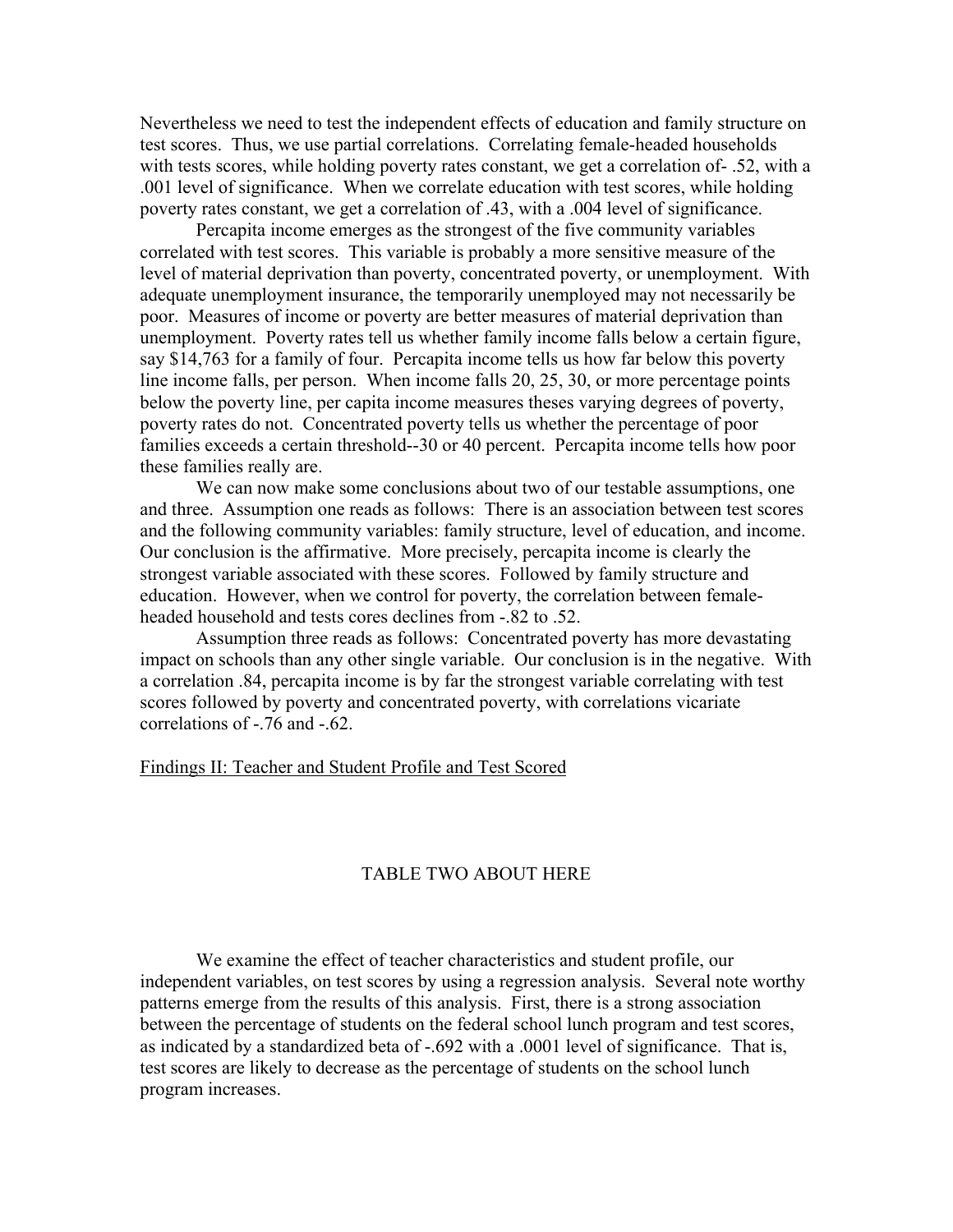The second noteworthy pattern found in our analysis is that the percentage of students entering and leaving a school has no effect on student test performance. This point is demonstrated by a standardized beta of .109 with a .462 level of significance for this variable as indicated in table four. That is, an unstable student population does not appear to have an impact on school test scores.

 The third pattern is that teacher profile variables have a small effect on student performance on proficiency tests. The standardized beta weights for teacher experience and teacher education age .27 and .18 respectively. Whereas these figures appear negligible, they are statistically significant at the .01 and .05 levels, respectively.

#### Finding III: Percapita Income, Teacher Profile, Student Profile and Test Scores

 We expand our model by adding percapita income, our most significant and potent community variable, to student and teacher profile variables. Clearly, there is a strong, negative association between the level of percapita income in a community and the percentage of its public school students on the federal school lunch program and the proportion of students entering and leaving a school. That is, the lower the percapita income within a community, the greater will be both the proportion of students on the school lunch program in the neighborhood school and the proportion of students entering and leaving that school.

 Also, data indicate that there is a strong positive association between percapita income and teacher experience/teacher education. That is, as percapita income within a community declines (or as poverty as a measure of low income increases) the average years of teacher experience decreases and the proportion of teachers with the master's degree declines. In other words, teachers with more experience and with the master degrees are more likely to be found in public schools in higher income neighborhoods and less likely to be found in public schools in low income areas.

 Just as there is an association between community variables and teacher profile variables, there is an association between student profile and teacher profile variables. That is, teachers with more experience and with masters degrees are more likely to be found in public schools with fewer students on the federal school lunch program.

#### FIGURE TWO HERE

 With the standardized beta coefficients for these variables—percapita income, teacher/student profile variables, and the test score variable—we are able to construct a structural model illustrating these patterns of association. This model, shown in figure two, demonstrates the strong association between percapita income and the teacher/student profile factors and the strong association between the proportion of students on the school lunch program and both teacher experience and teacher education. The model also illustrates the strong association between the proportion of low-income students, as measured by the percentage of students on the school lunch program, and test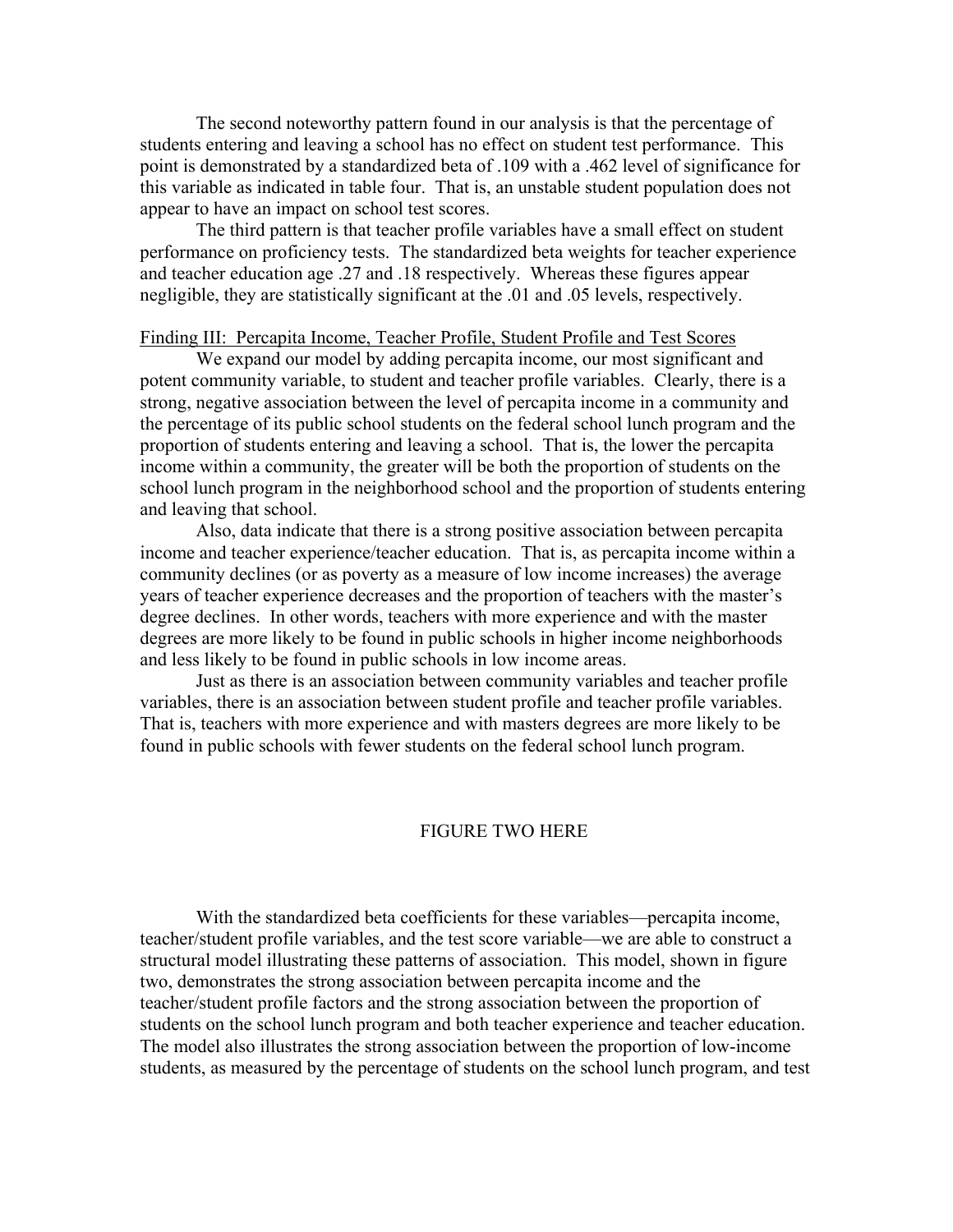scores and the small but statistically significant association between teacher experience and teacher education and test scores.

 We can now reach a conclusion about assumption two: Schools in poor neighborhoods are likely to have teachers with less experience and less education than those in middle class neighborhoods and that these teacher characteristics make a difference in test scores. Our data provide some support for this assumption. Teachers with more years of seniority and with masters degrees are more likely to be found in schools located in middle class neighborhoods than in schools located in low income neighborhood.

#### FIGURE THREE ABOUT HERE

#### Finding IV: The Race Factor

 When we examine race and test scores while controlling for teacher experience and student poverty, four points emerge. First, there is absolutely no association between race and test scores. Race is clearly a spurious factor. This point is consistent with a larger body of research that indicates that race washes out whenever a researcher controls for social class, or poverty in examining the determinants of test scores (Green 1981;Gould 1981; Kamin 1995; Jacoby and Glauberman1995). Gould (1981) provides a good history on research on race and standardized testing. Green summarizes some of the more recent studies that control for social class. Kamin (1995) and Jacoby and Glauberman (1995) provide a solid refutation of Herrnstein and Murray's (1994) book The Bell Curve.

 Second, these findings also challenge the black sub-culture view. If black/white differences disappear when we control for poverty, then so do the educational hampering effects of a black subculture.

 Third, there is a negative association between race and teacher profile variables. That is, even after controlling for poverty, there is a negative association between the percentage of black students in a school and the average years of experience of the teachers and the proportion of teachers with master degrees. More experienced and more educated teachers are likely to avoid schools with higher proportions of black students and higher proportions of indigent students.

#### **Summary**

 Now that we have completed the construction of the model, we can summarize our conclusions about the four assumptions. Our data provide strong support for assumption one, that there is a correlation between the demographic characteristics of a neighborhood and the test scores of students in the neighborhood school. Mean test scores tend to be lower for schools located in low income, high poverty neighborhoods with high percentages of female headed households and low percentages of adults with college degrees.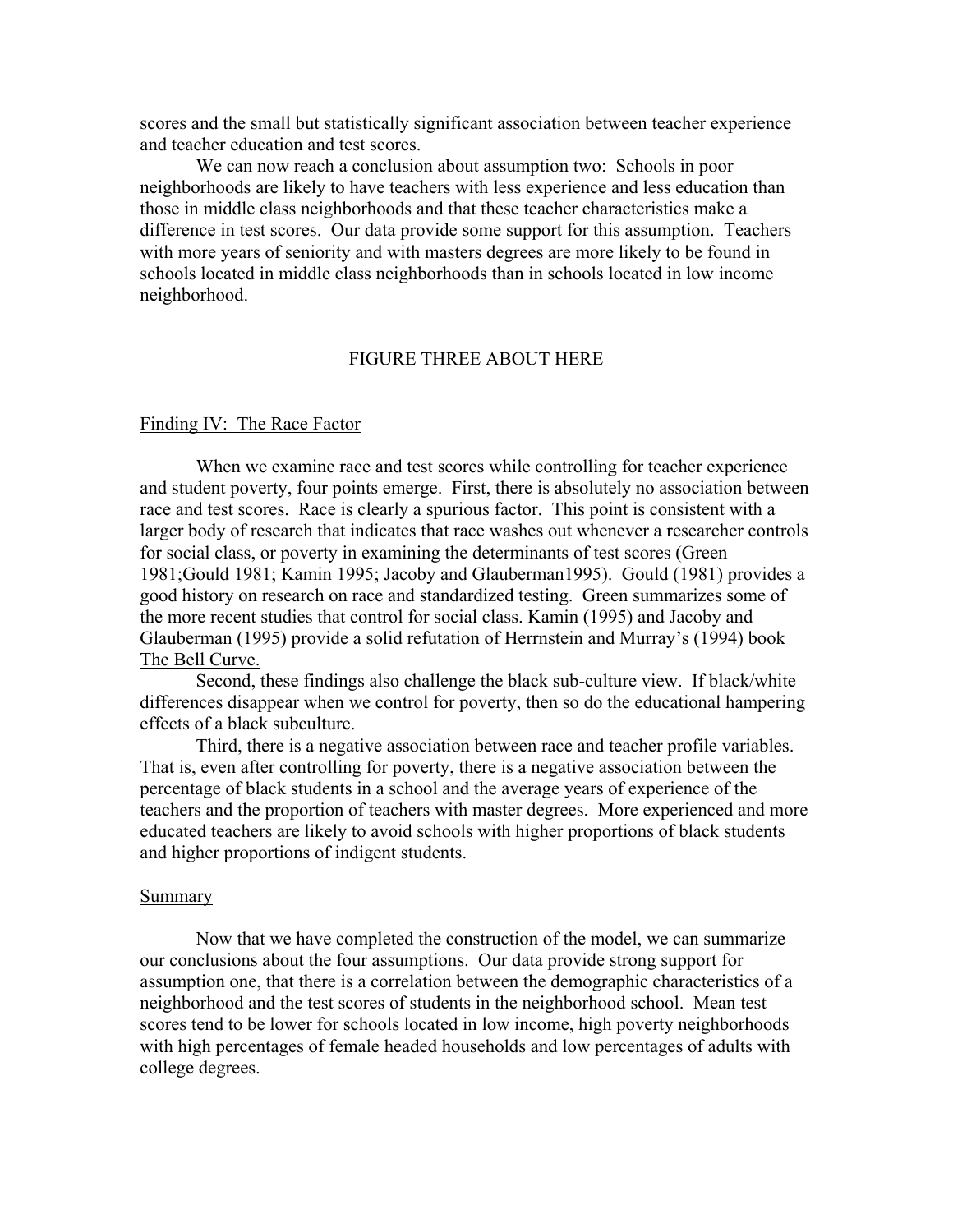Our data offer some support for assumption two. Schools located in low income neighborhoods are more likely to have teachers with less experience and with less than a masters degree. These teacher characteristics are weakly associated with test scores, although this association is statistically significant.

We reject assumptions three and four. Although we found a negative correlation between concentrated poverty and test scores, percapita income was more strongly associated with test scores than was concentrated poverty. Finally, the race factor washes out when we control for poverty. When the race variable disappears, so too do the other related issues: genetics, and racial subcultures. The broader implications of this study, is that low-income--not concentrated poverty, Ebonics, a racial subculture, nor race-is the most serious problem with school performance.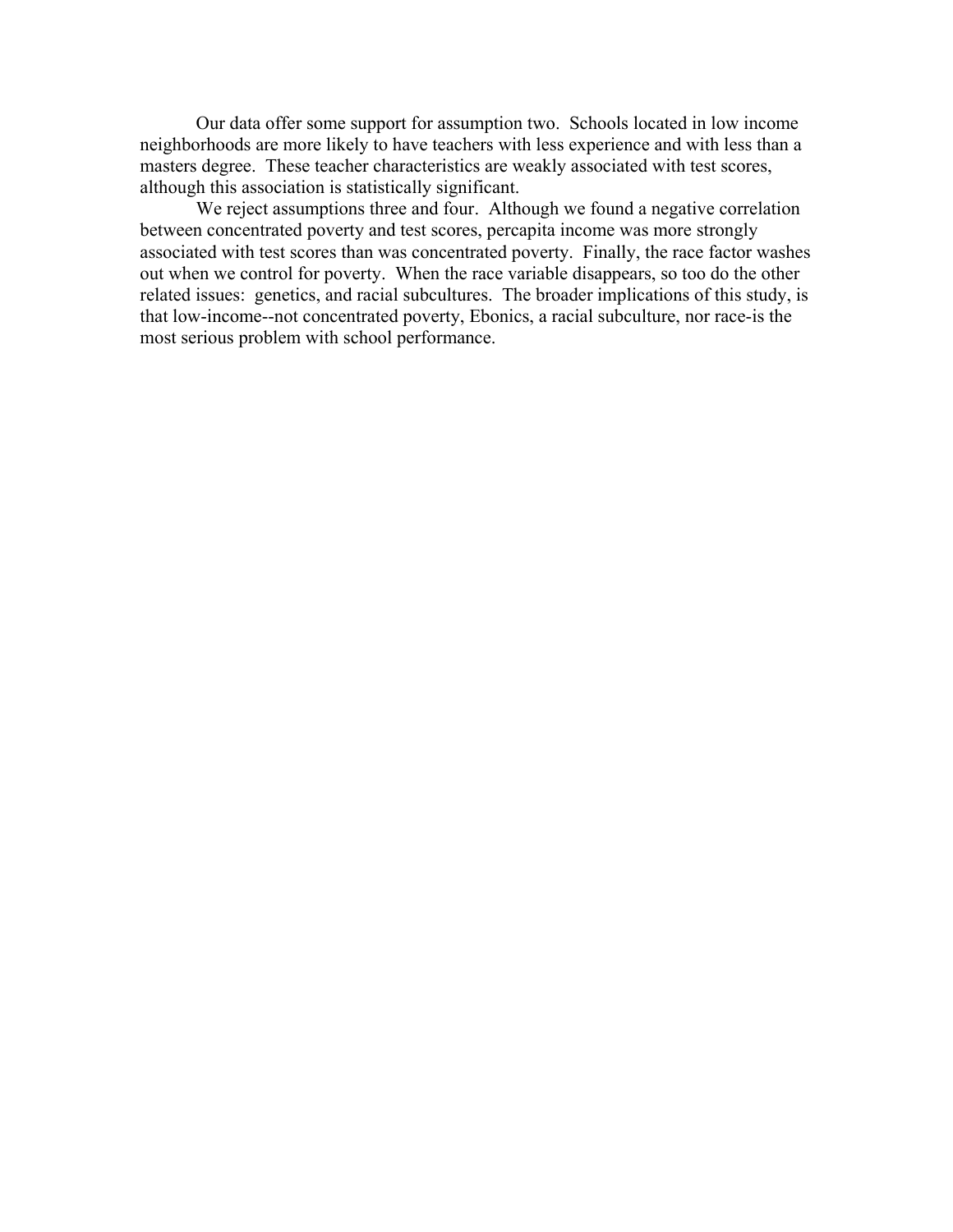#### BIBLIOGRAPHY

Auletta, K. 1982. The Underclass. New York: Random House

Banfield E. 1974. The Unheavenly City Revisited. Boston: Little, Brown and Co.

Cochran, Charles L. and Eloise F. Malone. 1995. Public Policy: Perspectives and Choices. New York: McGraw-Hill, Inc.

Coleman, J.S. 1990. Achievement in Education. San Francisco: West view Press.

Fischer, F. 1995. Evaluating Public Policy. New York. Basic Books.

Gilder, G. 1981. The Mismeasurement of Man. New York: Norton.

Green, P. 1981. The Pursuit of Inequality. New York: Pantheon Books.

Herrnstein, R and C. Murray. 1994. The Bell Curve: Intelligence and Class Structure in American Life. New York: The Free Press.

Jacoby, R., and N. Glauberman edited. 1995. The Bell Curve Debate: History Documents, Opinions. New York: Times Books.

Kamin, L. Lies, damned lies, and statistics. 1995. Pp. 81-105 in Jacoby, R. and N. Glauberman edited. The Bell Curve Debate: History, Documents, Opinions. New York: Times Books.

Kozol, J. 1991. Savage Inequalities: Children in America's Schools. New York: Harper Perennial.

Levy, F; A. Meltsner; and A. Wildavsky. 1974. Urban Outcomes: Schools, Streets and Libraries. Berkeley: University of California Press.

Liebow, Elliot. 1967. Tally's Corner. Boston: Little, Brown and Co.

Massey, D. and N. Denton. 1993. American Apartheid: Segregation and the Making of the Underclass. Cambridge: Harvard University Press.

Murray, C. 1984. Losing Ground: American Social Policy, 1950-1980. New York: Basic Books.

Rose, N. E. 1995. Workfare or Fair Work: Women , Welfare, and Government Work Programs. New Brunswick, New Jersey: Rutgers University Press.

Wilson, W.J. 1987. The Truly Disadvantaged: The Inner City, the Underclass, and Public Policy. Chicago: The University of Chicago Press.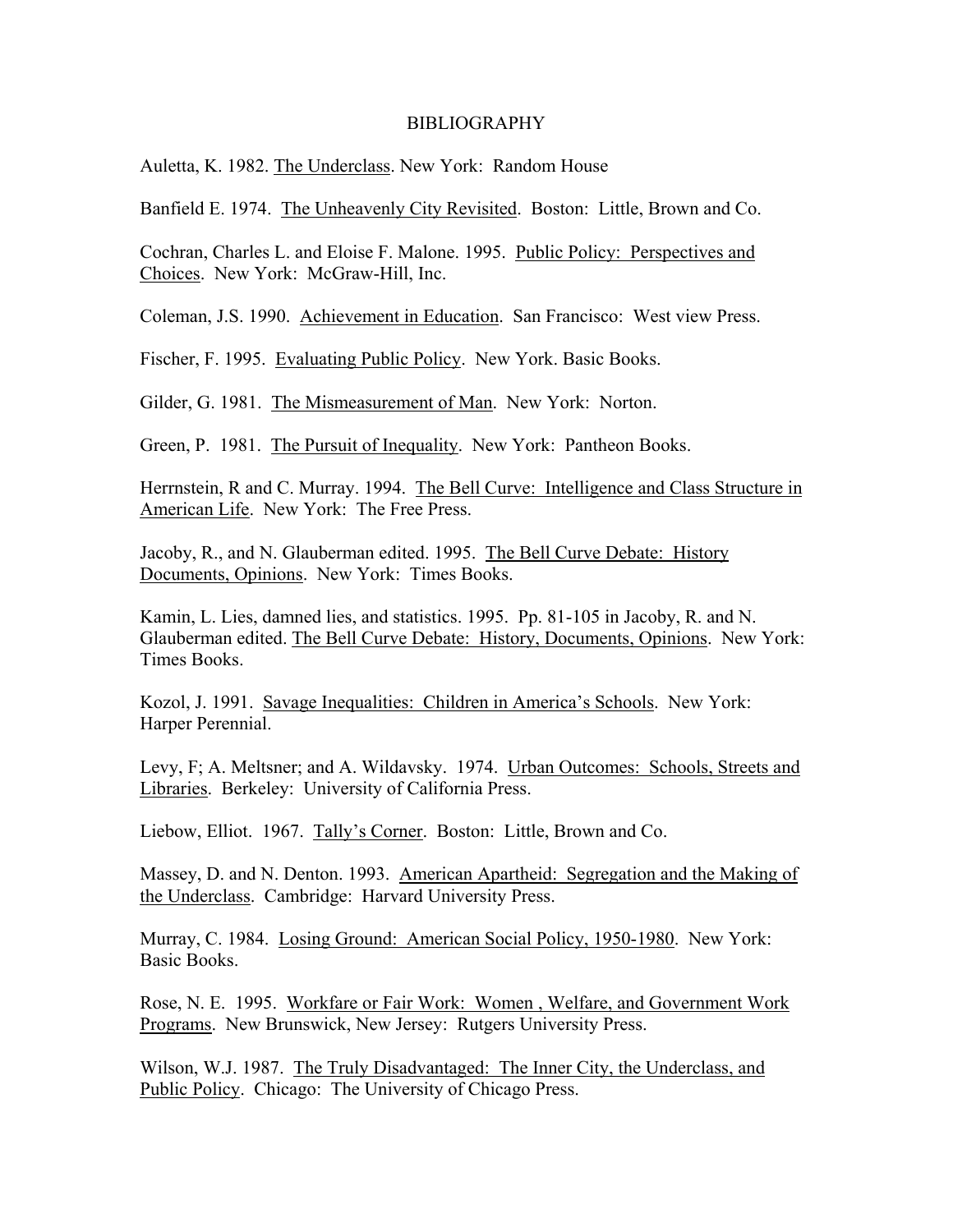## TABLE ONE Correlation Matrices for Community Variables

|                  | Poverty | unemployment | percap-inco. | Femaleheaded | <b>BA</b> degree |
|------------------|---------|--------------|--------------|--------------|------------------|
| Poverty          |         | .848         | $-938$       | .851         | $-.651$          |
| Unemploym        |         |              |              | .732         | $-741$           |
| Percap-inco      |         |              |              | $-.853$      | .756             |
| Femalehead       |         |              |              |              | .672             |
| <b>BA</b> degree |         |              |              |              |                  |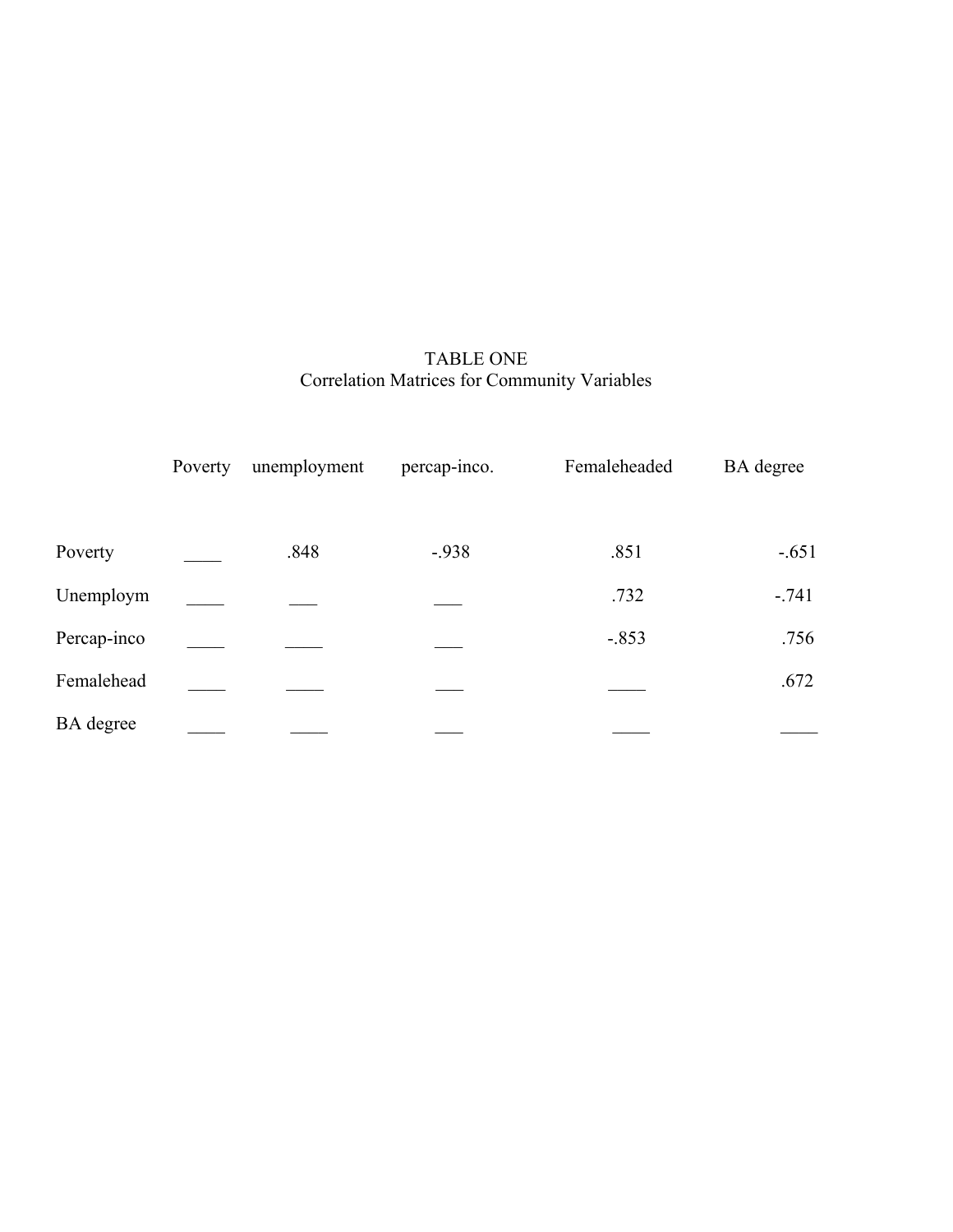# TABLE TWO

Regression Equation for Proficiency Tests and Teacher/Student Profile Independent Variables

| Variables                                |         | <b>SE</b> | Standardized Beta | Significance |
|------------------------------------------|---------|-----------|-------------------|--------------|
| Teacher Experience                       | 1.345   | .495      | .270              | .009         |
| <b>Teacher Education</b>                 | .255    | .117      | .177              | .035         |
| Students on School<br>Lunch Program      | $-.526$ | .115      | $-.692$           | .0001        |
| Students Leaving $\&$<br>Entering School | .179    | .242      | .109              | .462         |

 $R = .9$ R squared =  $.817$ Adjusted R squared =  $.79$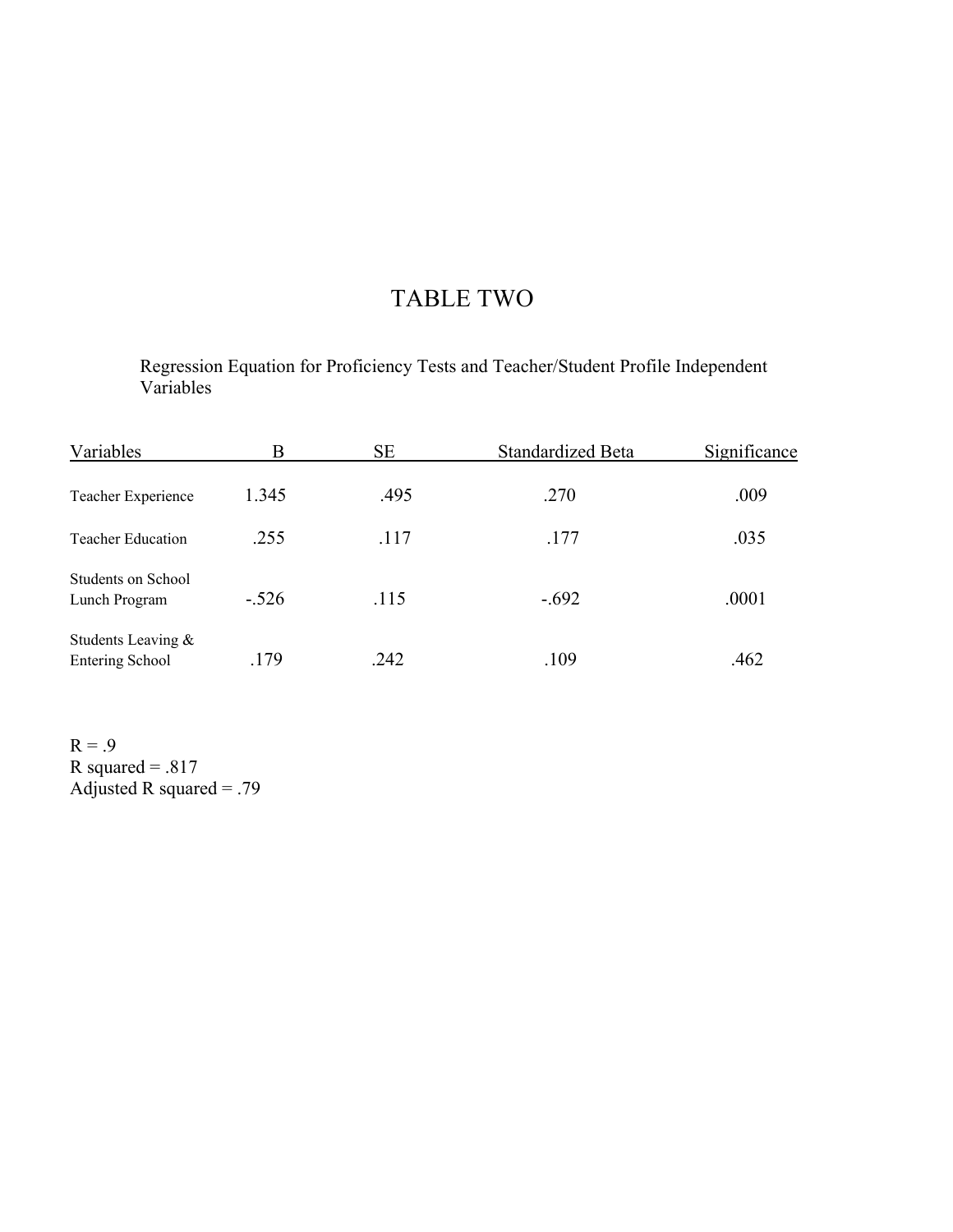

Structural Model of Test Score Determinants Figure One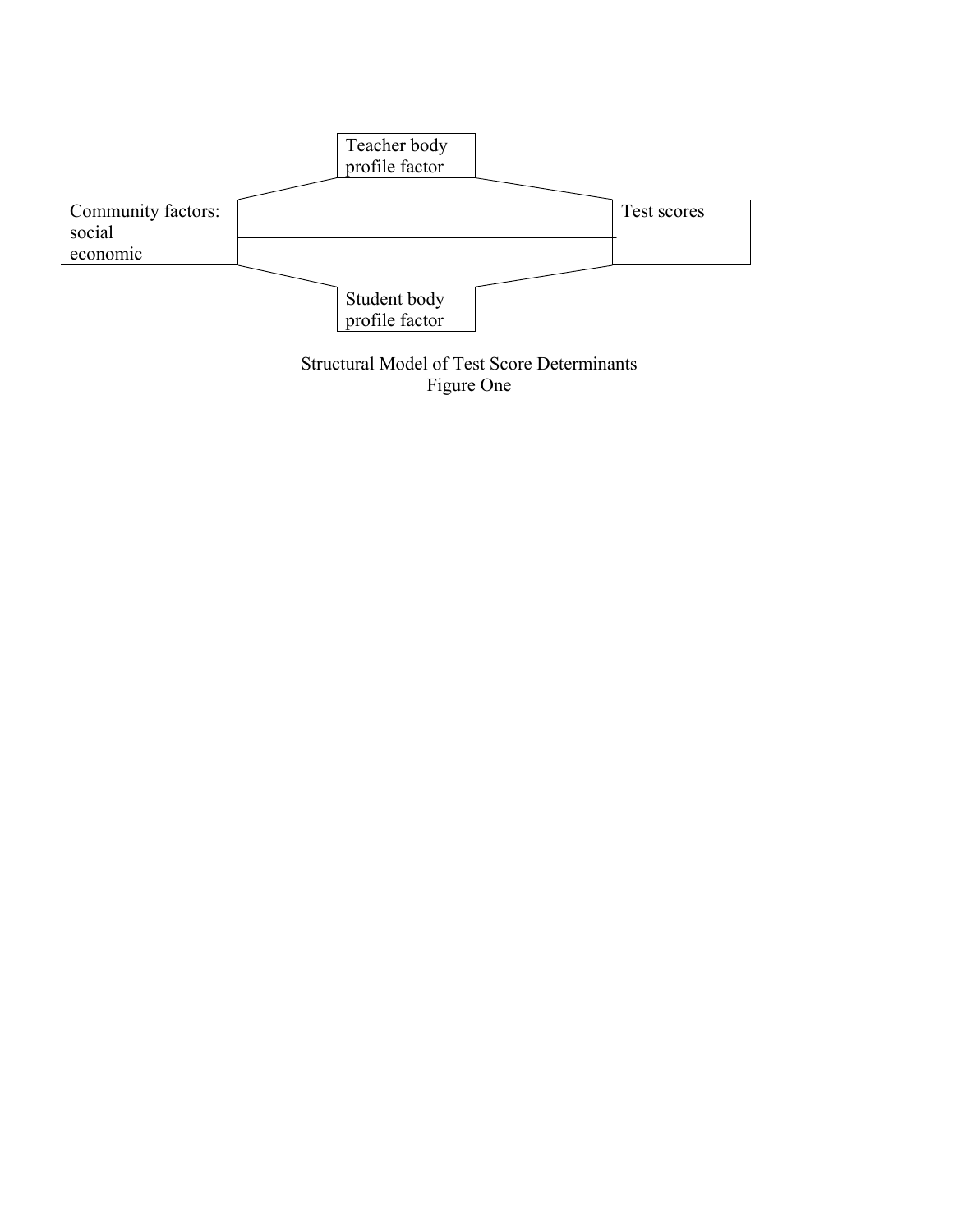

Community, Teacher Profile, Student Profile, and Test Scores Figure Two